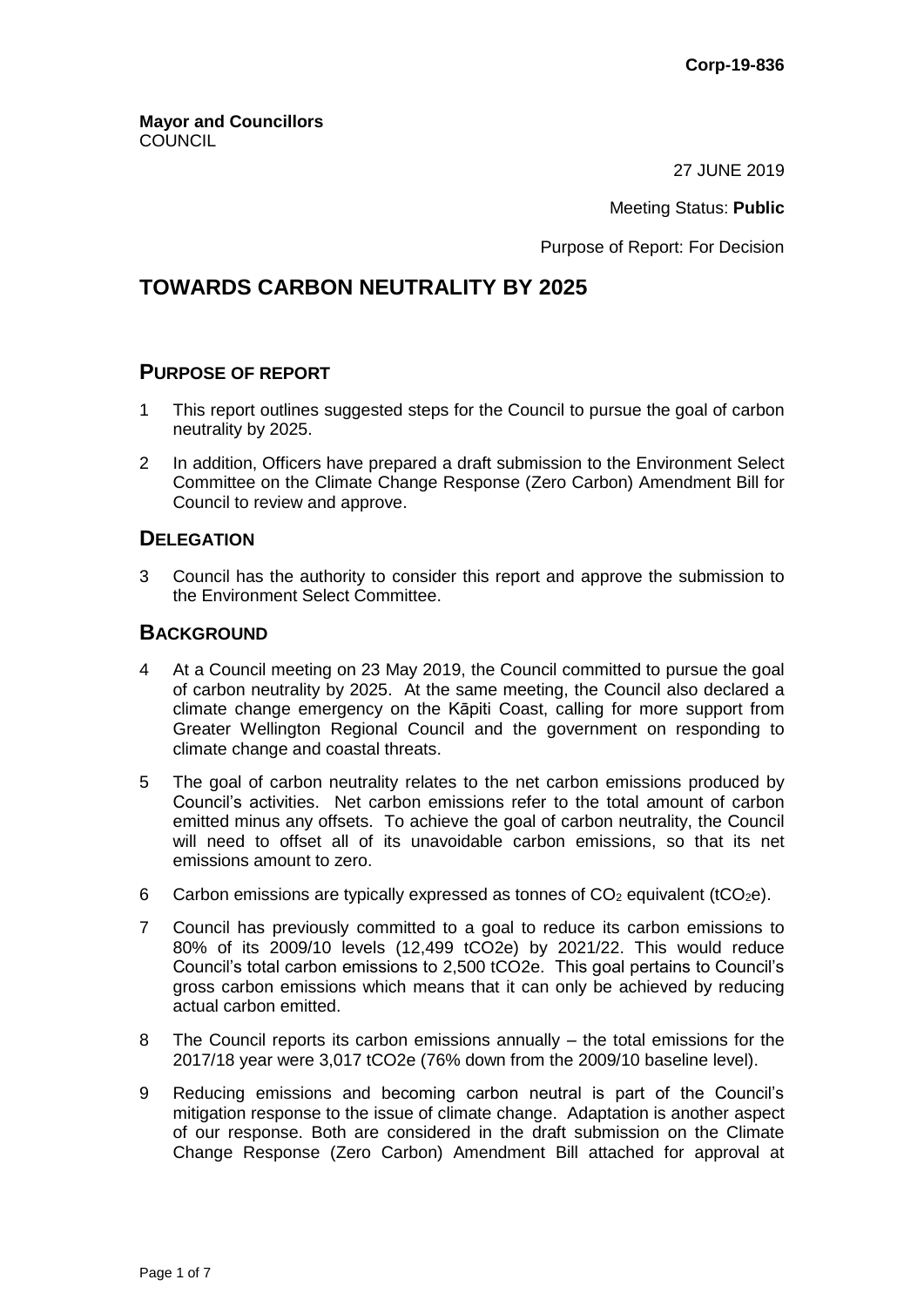Appendix 1. The closing date for submissions on the Bill is 16 July 2019. The remainder of this report discusses the potential steps towards carbon neutrality.

# **ISSUES AND OPTIONS**

#### **Issues**

- 10 Becoming a carbon neutral organisation will require Council to carry out a number of steps, including:
	- Joining a carbon neutral certification scheme.
	- Investigating the feasibility of initiatives to further reduce carbon emissions.
	- Investigating the feasibility of offsetting carbon emissions (via forestry and purchase of carbon credits).
	- Developing a plan for achieving carbon neutrality by 2025.

#### *Carbon neutral certification*

- 11 Council is currently certified with the Certified Emissions Measurement and Reduction Scheme (CEMARS) administered by Enviro-Mark. This scheme allows Council to independently verify its progress towards achieving its 80% reduction goal by 2021/22. The CEMARS certification currently costs Council \$15,000 per year and requires an annual audit.
- 12 Enviro-Mark also certifies organisations that verify their carbon neutrality status under their CarboNZero scheme. Council may advance to this scheme once it has a plan in place to reduce any remaining avoidable carbon emissions and is ready to offset its residual emissions. To become certified, Council would need to offset all of its remaining unavoidable emissions by earning or purchasing carbon credits through the Emissions Trading Scheme (discussed from paragraph 21).
- 13 CarboNZero certification also requires an annual audit to remain certified, and the cost of the scheme is similar to CEMARS. Other certification providers do exist, and these will be investigated further.
- 14 Regardless of which scheme it uses, Council will need to continue to measure and audit its annual carbon emissions to remain certified. The carbon emissions for the 2018/19 year are currently scheduled to be audited in November 2019.

#### *Carbon emission reduction initiatives*

- 15 Achieving carbon neutrality will require Council to implement an appropriate mix of initiatives to reduce carbon emissions, maximise offsets from Council-owned forestry, and minimise the purchase of carbon credits.
- 16 Council has already significantly reduced its carbon emissions. This has been achieved by implementing a number of changes – most significantly in the methods of wastewater treatment and the types of fuel used. A further reduction of approximately 500  $tCO<sub>2</sub>e$  will be needed if Council is to achieve its goal of reducing emissions by 80% down to 2,500 tCO<sub>2</sub>e by 2021/22.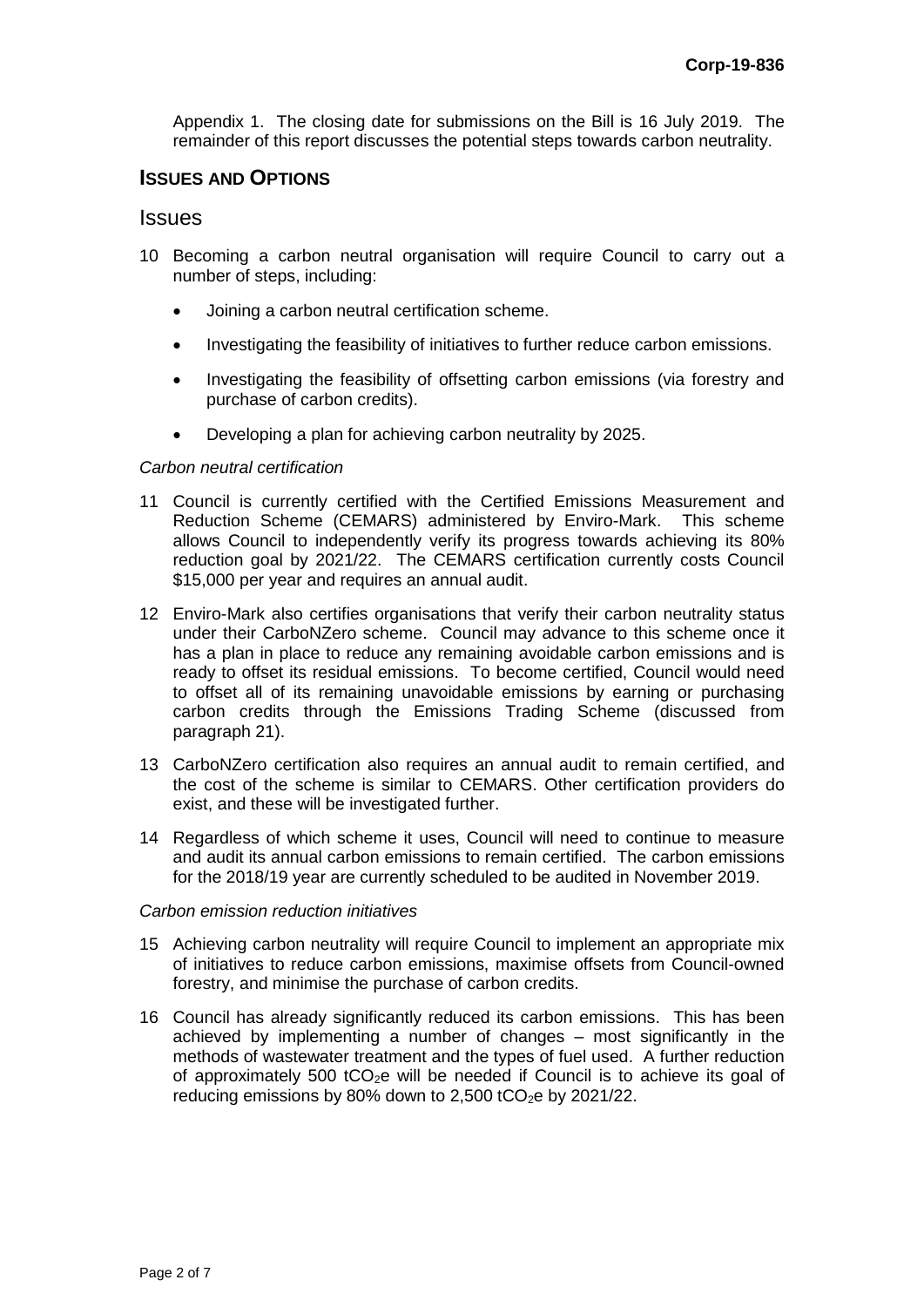17 A number of potential initiatives to further reduce emissions have been identified<sup>1</sup>. Each will need a detailed assessment to determine their feasibility, cost and their likely impact on reducing carbon emissions. These initiatives are listed in the table below with an estimated amount of potential carbon emission reductions where possible.

| Initiative                                                                                                                                                        | Potential emissions<br>reduction (per year) |
|-------------------------------------------------------------------------------------------------------------------------------------------------------------------|---------------------------------------------|
| Change to a verified carbon neutral electricity supplier <sup>2</sup><br>(this would negate the emissions reduction from any<br>solar photovoltaic installations) | 1,100 $tCO2e$                               |
| Reduce emissions from solid waste disposal<br>(the current contract term ends in 2023)                                                                            | 300 $tCO2e$                                 |
| Upgrade heating system at Otaki pool<br>(currently budgeted for 2021/22)                                                                                          | 180 $tCO2e$                                 |
| Use of solar photovoltaic panels for Council buildings<br>and at treatment plants (five possible sites identified)                                                | 150 $tCO2e$                                 |
| Replacement of Council vehicles with electric models<br>(assume replacement of up to six vehicles <sup>3</sup> )                                                  | 25 tCO $2$ e                                |
| Further emission reductions at wastewater treatment<br>plants (e.g. anaerobic digestion)                                                                          | Unknown                                     |
| Energy efficiency measures at Council facilities<br>(including changing practices and behaviours)                                                                 | Unknown                                     |
| Assessment of carbon emission impacts when making<br>significant procurement decisions                                                                            | Unknown                                     |
| Total potential reduction                                                                                                                                         | 1,755 tCO <sub>2</sub> e                    |

- 18 Achieving the goal of an 80% reduction by 2021/22  $(2,500 \text{ tCO}_2e \text{ total})$ emissions) would require the Council to implement either the first initiative above or several of the other initiatives. Implementing all of the above initiatives (those with estimated potential reductions) could reduce the Council's total annual carbon emissions to approximately  $1,262$  tCO<sub>2</sub>e.
- 19 Assuming a 'best-case scenario' where the above initiatives can be implemented without compromising the Council's financial strategy or service levels, achieving the goal of carbon neutrality would require offsetting the residual 1,262 tCO<sub>2</sub>e per year.
- 20 Assuming a 'worst-case scenario' where none of the above initiatives can be implemented and no further reductions can be found, the Council would need to offset its emissions at approximately the current level of  $3,017$  tCO<sub>2</sub>e each year.

<sup>1</sup> Some initiatives were identified by Low Carbon Kāpiti through its submissions to Council.

<sup>2</sup> Changing to a carbon neutral supplier may result in increased electricity costs.

<sup>&</sup>lt;sup>3</sup> This number is dependent on assessment of vehicle usage data and whether replacement electric vehicles would be fit-for-purpose.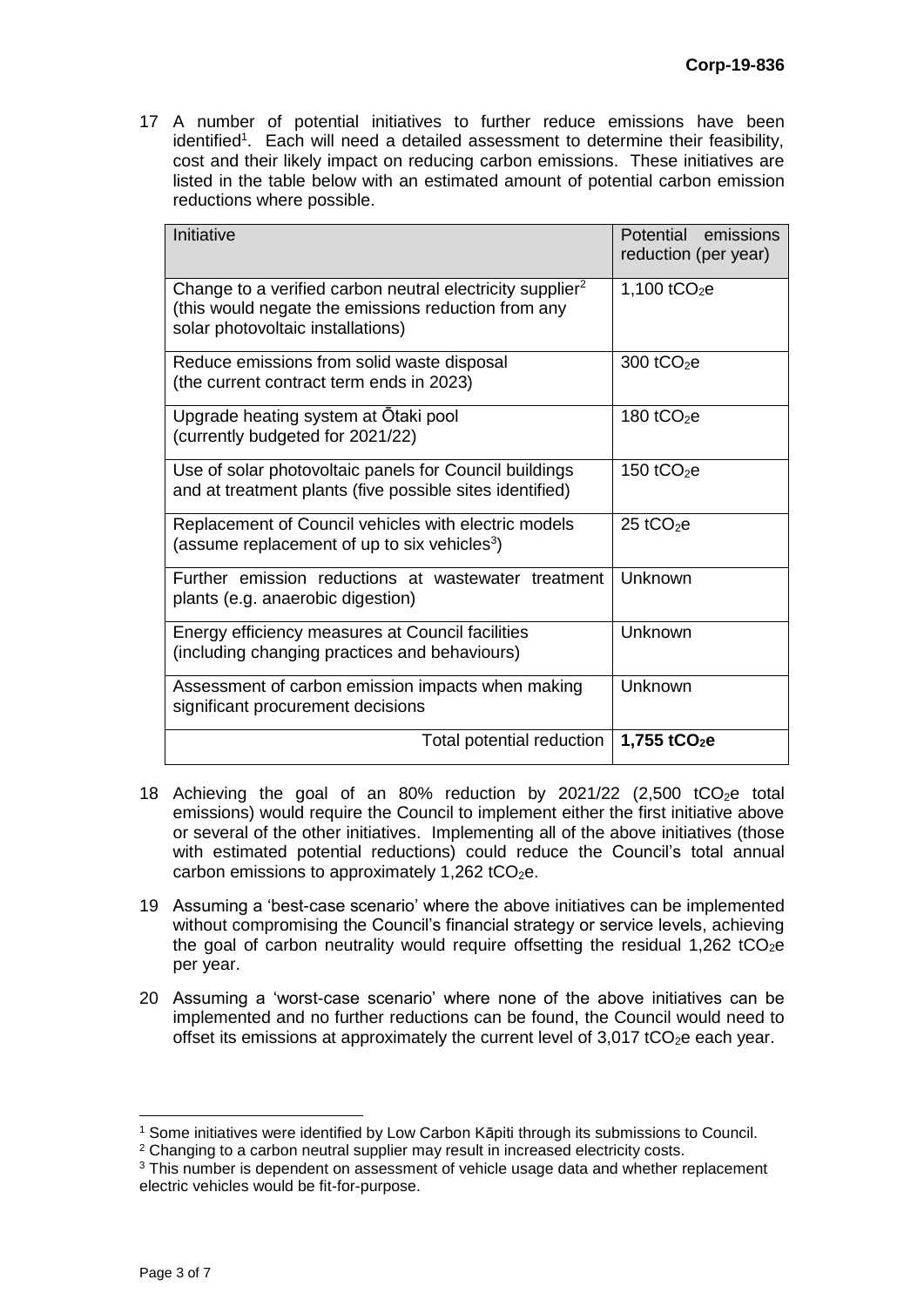#### *Carbon offsets and the Emissions Trading Scheme*

- 21 Carbon offsetting is managed through the Emissions Trading Scheme (ETS) administered by the Ministry for the Environment. To become a certified carbon neutral organisation, the Council will need to participate in the ETS and assess how it wishes to offset its residual carbon emissions.
- 22 Offsetting carbon emissions through the ETS is done by acquiring New Zealand Units (NZUs), where one NZU offsets one  $tCO<sub>2</sub>e$ .
- 23 Council has two main options for offsetting through the ETS: 1) earning NZUs from the forestry<sup>4</sup> it owns, and 2) purchasing NZUs, typically from other participants in the scheme (i.e. organisations with a surplus of units like forestry schemes or renewable electricity generators). Enviro-Mark could assist the Council with the ETS process and can manage the purchase of offsets on its behalf.
- 24 Officers estimate that Council currently owns approximately 18ha of forested land eligible to earn NZUs. Further investigation is needed to obtain an accurate figure before it can be verified and registered through the ETS for NZUs. Indicatively however, the 18ha of forestry could offset approximately 200 tCO<sub>2</sub>e each year. 5
- 25 Council could also plant more forests to achieve further offsets. However, more investigation is required to determine how much Council-owned land could be planted, and it is unlikely that a significant number of NZUs could be gained from new forests before 2025.
- 26 To more feasibly achieve carbon neutrality by 2025, Council would need to purchase NZUs through the ETS to offset the remainder of its emissions. The current spot price of NZUs is between \$23-\$24 per  $tCO_2e$ . The price has increased steadily in the last five years but a ceiling of \$25 is currently set by legislation.
- 27 The table below lists the indicative costs of purchasing NZUs to offset residual carbon emissions under several scenarios.

|                                                                                                                                           | <b>Residual</b><br>emissions<br>(tCO <sub>2</sub> e) | Indicative annual cost<br>of purchasing carbon<br>offsets @\$25 per NZU |
|-------------------------------------------------------------------------------------------------------------------------------------------|------------------------------------------------------|-------------------------------------------------------------------------|
| <b>Best case scenario.</b> All reductions<br>realised and assume 18ha of forestry is<br>eligible for 200 tCO2e.                           | 1,062                                                | \$26,550                                                                |
| Worst case scenario. No further<br>reductions realised and no eligible<br>forestry.                                                       | 3,017                                                | \$75,425                                                                |
| Goal scenario. Achieve 80% reduction to<br>2,500 tCO2e by 2021/22, and assume<br>18ha of forestry is eligible for 200 tCO <sub>2</sub> e. | 2,300                                                | \$57,500                                                                |

<sup>4</sup> Only land forested post-1989 is eligible.

<sup>&</sup>lt;sup>5</sup> In addition to the annual amount of NZUs earned, Council may be eligible for a 'lump-sum' allocation of approximately 2,000 NZUs earned from carbon already sequestered by its forests. This could be used to offset emissions, sold on the ETS, or retained until a later date.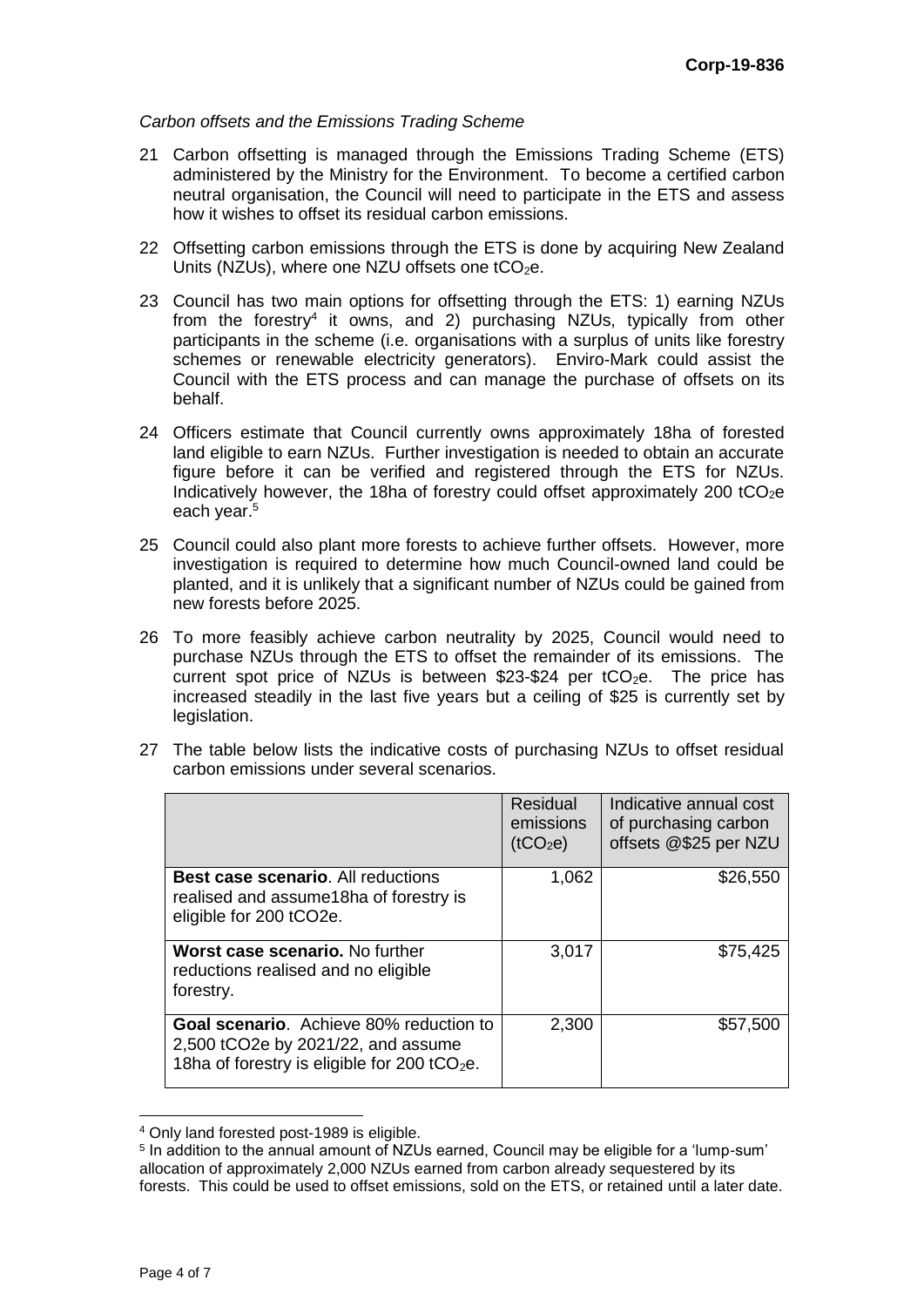- 28 These cost estimates should be used with caution, as the long-term pricing of NZUs is highly uncertain. The government has already agreed in-principle to replace the fixed price mechanism for determining the price ceiling. It's unclear at this stage how this change would affect the price of NZUs. However, in its 2018 report on the low-emissions economy, the Productivity Commission recommended that for carbon pricing to adequately incentivise the Government's desired behaviour change, the price may need to increase to between \$75 and \$250 per unit by 2050.<sup>6</sup> This would equate to a cost to Council of between  $$172,500$  and  $$575,000$  per year if offsetting 2,300 tCO<sub>2</sub>e.
- 29 The government is also proposing to restrict the total number of NZUs available in the ETS, which may also impact the pricing.
- 30 Once Council commits to purchasing carbon credits or receiving them from its forestry, it will be exposed to risk of price volatility. Particularly in regards to the loss of forestry assets – if a forest was to burn down or be harvested, the Council would need to purchase credits to offset any lost carbon<sup>7</sup>. If the price was unfavourable, and the Council wished to opt out of the purchase, it would forfeit carbon neutral certification.

#### *Plan for achieving carbon neutrality*

- 31 Officers require more time and additional resources to further investigate the options for carbon reductions and offsets outlined above. The results of options for carbon reductions and offsets outlined above. investigations will inform development of a carbon neutrality plan with a preferred mix of options, including resource requirements and financial implications.
- 32 A draft plan could be presented to the community for consultation, likely through the development of the 2021-41 long term plan.
- 33 To illustrate a potential path to carbon neutrality, the chart on the next page indicates the actual emissions reductions achieved up to 2017/18 and the approximate reductions required to achieve the goals of an 80% reduction in gross emissions by 2021/22 and carbon neutrality by 2025. The best and worst case scenarios are not shown, however, an indicative offset of 200 tCO<sub>2</sub>e from existing forestry is represented in year 2023/34.

 $\overline{a}$ 

<sup>6</sup> New Zealand Productivity Commission, *Low-emissions economy*, 2018, pages 25-30.

<sup>&</sup>lt;sup>7</sup> The Council could choose to take out insurance for this risk.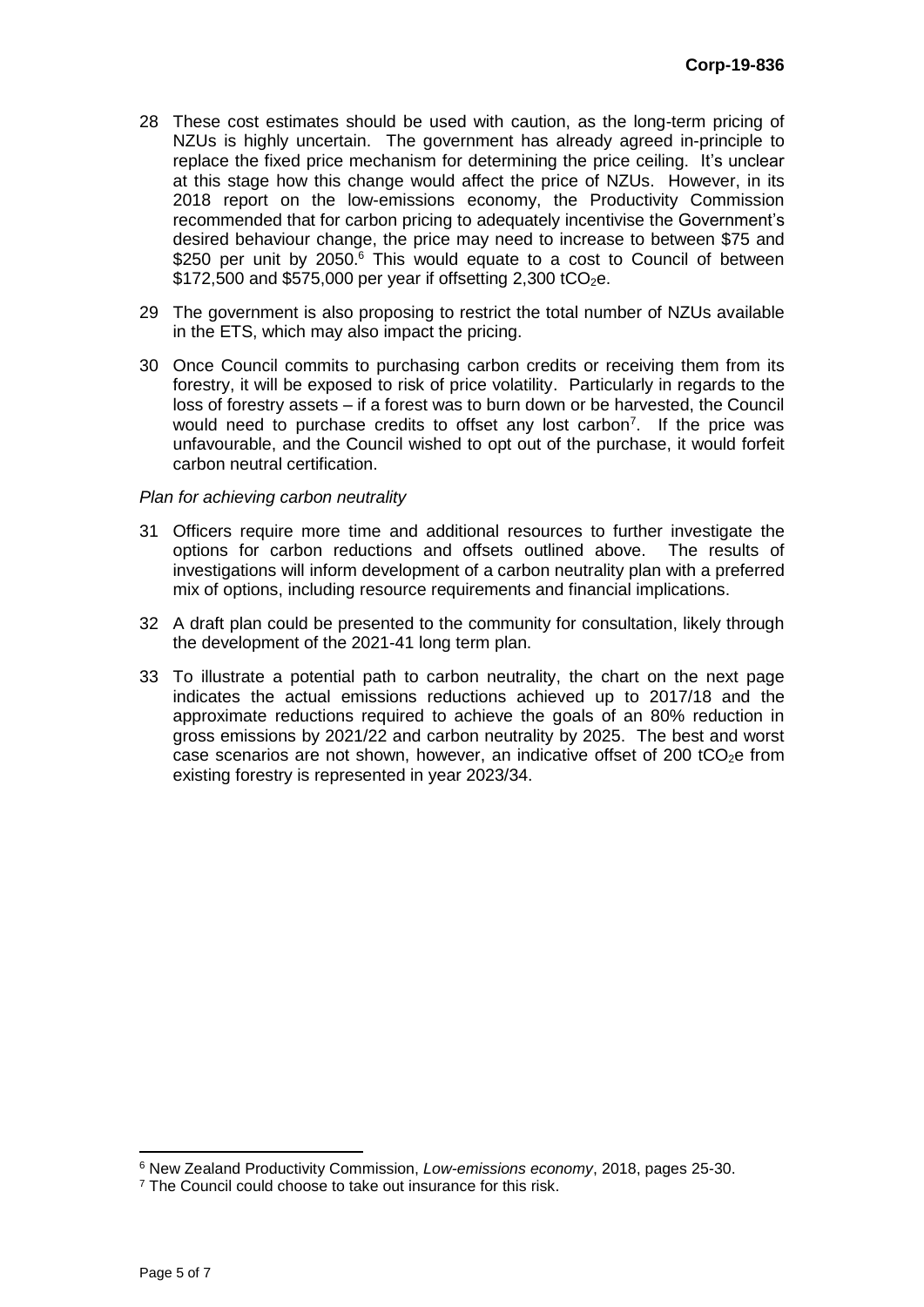

#### Carbon emissions required to meet 80% reduction and neutrality goals

### **CONSIDERATIONS**

## Policy considerations

34 There are no policy considerations arising directly from this report. However, depending on the approach Council takes towards carbon neutrality, certain policies and strategies may be impacted (for example the Sustainable Transport Strategy, Procurement Policy or Vehicle Replacement Policy).

### Legal considerations

35 There are no legal considerations arising from this report.

#### Financial considerations

36 No proposal to allocate funding is being made through this report. However, future decisions on this matter will likely involve financial consideration.

### Tāngata whenua considerations

37 No proposal that impacts tāngata whenua interests is being made through this report. However, work on a plan for achieving carbon neutrality will need to involve iwi.